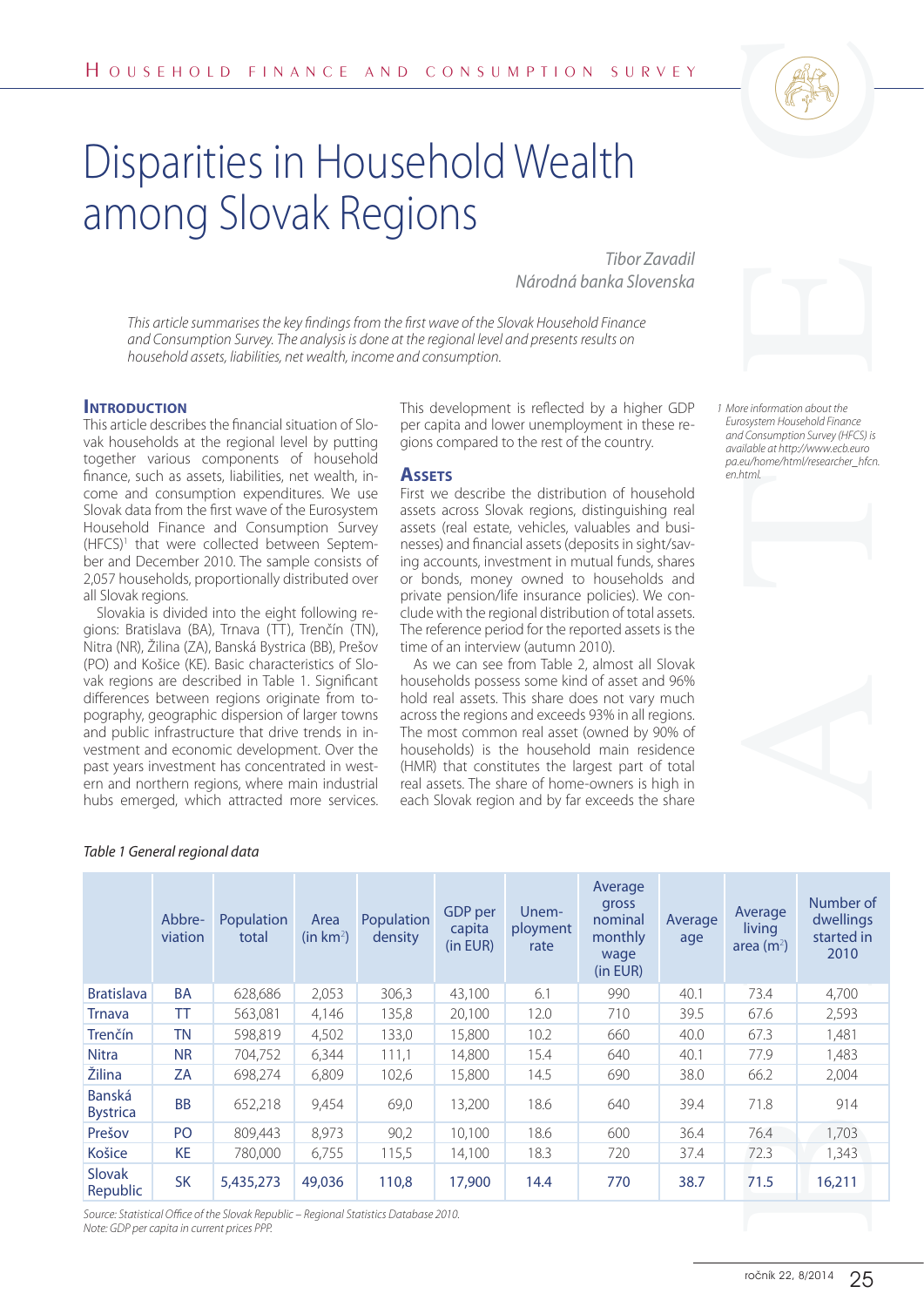|                                    | shares of total assets       | Table 2 Median values (EUR) of and participation rates (%) in various types of assets by region, and regional / real-asset                                                                                                                                                                                                                                                                                                                                                                                                                                                                                                                                                                                                                                                                                                                                                                                                                                                                                                                                                                                                                |                         |                                               |                 |                                                                                                                                                                                                                                                                                                                                                                                                                                                                                                                                                                                                                                                                                                                                                                                                                                                                                                                                                                                                                                                         |                               |                                                                                                     |                                               |
|------------------------------------|------------------------------|-------------------------------------------------------------------------------------------------------------------------------------------------------------------------------------------------------------------------------------------------------------------------------------------------------------------------------------------------------------------------------------------------------------------------------------------------------------------------------------------------------------------------------------------------------------------------------------------------------------------------------------------------------------------------------------------------------------------------------------------------------------------------------------------------------------------------------------------------------------------------------------------------------------------------------------------------------------------------------------------------------------------------------------------------------------------------------------------------------------------------------------------|-------------------------|-----------------------------------------------|-----------------|---------------------------------------------------------------------------------------------------------------------------------------------------------------------------------------------------------------------------------------------------------------------------------------------------------------------------------------------------------------------------------------------------------------------------------------------------------------------------------------------------------------------------------------------------------------------------------------------------------------------------------------------------------------------------------------------------------------------------------------------------------------------------------------------------------------------------------------------------------------------------------------------------------------------------------------------------------------------------------------------------------------------------------------------------------|-------------------------------|-----------------------------------------------------------------------------------------------------|-----------------------------------------------|
| Region                             | <b>REAL</b><br><b>ASSETS</b> | Household<br>main<br>residence                                                                                                                                                                                                                                                                                                                                                                                                                                                                                                                                                                                                                                                                                                                                                                                                                                                                                                                                                                                                                                                                                                            | Other<br>real<br>estate | <b>FINANCIAL</b><br><b>ASSETS</b>             | <b>Deposits</b> | Private<br>pension/<br>life<br>insurance                                                                                                                                                                                                                                                                                                                                                                                                                                                                                                                                                                                                                                                                                                                                                                                                                                                                                                                                                                                                                | <b>TOTAL</b><br><b>ASSETS</b> | Regional<br>share<br>of total<br>assets                                                             | Real-<br>asset<br>share<br>of total<br>assets |
| <b>BA</b>                          | 92,200<br>95.3               | 83,900<br>87.5                                                                                                                                                                                                                                                                                                                                                                                                                                                                                                                                                                                                                                                                                                                                                                                                                                                                                                                                                                                                                                                                                                                            | 28,200<br>16.6          | 3,000<br>94.9                                 | 2,400<br>94.5   | 5,500<br>17.4                                                                                                                                                                                                                                                                                                                                                                                                                                                                                                                                                                                                                                                                                                                                                                                                                                                                                                                                                                                                                                           | 93,300<br>99.9                | 17.9                                                                                                | 94.2                                          |
| ΤT                                 | 72,500<br>94.4               | 75,000<br>83.9                                                                                                                                                                                                                                                                                                                                                                                                                                                                                                                                                                                                                                                                                                                                                                                                                                                                                                                                                                                                                                                                                                                            | $\hbox{N}$<br>1.5       | 5,400<br>87.4                                 | 4,700<br>87.0   | 3,600<br>11.3                                                                                                                                                                                                                                                                                                                                                                                                                                                                                                                                                                                                                                                                                                                                                                                                                                                                                                                                                                                                                                           | 79,200<br>99.9                | 9.9                                                                                                 | 88.7                                          |
| <b>TN</b>                          | 61,700<br>95.3               | 54,700<br>91.4                                                                                                                                                                                                                                                                                                                                                                                                                                                                                                                                                                                                                                                                                                                                                                                                                                                                                                                                                                                                                                                                                                                            | 12,600<br>13.5          | 2,000<br>92.0                                 | 1,500<br>91.7   | 1,800<br>21.6                                                                                                                                                                                                                                                                                                                                                                                                                                                                                                                                                                                                                                                                                                                                                                                                                                                                                                                                                                                                                                           | 63,200<br>99.7                | 10.4                                                                                                | 91.9                                          |
| <b>NR</b>                          | 47,700<br>99.2               | 42,100<br>13.6                                                                                                                                                                                                                                                                                                                                                                                                                                                                                                                                                                                                                                                                                                                                                                                                                                                                                                                                                                                                                                                                                                                            | 9,200<br>96.2           | 1,300<br>90.6                                 | 1,000<br>89.5   | 5,400<br>12.4                                                                                                                                                                                                                                                                                                                                                                                                                                                                                                                                                                                                                                                                                                                                                                                                                                                                                                                                                                                                                                           | 51,300<br>100                 | 10.7                                                                                                | 92.7                                          |
| ZA                                 | 76,000<br>96.1               | 61,200<br>91.1                                                                                                                                                                                                                                                                                                                                                                                                                                                                                                                                                                                                                                                                                                                                                                                                                                                                                                                                                                                                                                                                                                                            | 27,100<br>29.8          | 2,500<br>94.3                                 | 1,500<br>94.0   | 3,900<br>20.0                                                                                                                                                                                                                                                                                                                                                                                                                                                                                                                                                                                                                                                                                                                                                                                                                                                                                                                                                                                                                                           | 77,500<br>100                 | 14.9                                                                                                | 93.4                                          |
| <b>BB</b>                          | 44,300<br>93.5               | 40,000<br>87.1                                                                                                                                                                                                                                                                                                                                                                                                                                                                                                                                                                                                                                                                                                                                                                                                                                                                                                                                                                                                                                                                                                                            | 15,800<br>13.2          | 2,000<br>89.9                                 | 1,800<br>89.2   | 3,700<br>11.6                                                                                                                                                                                                                                                                                                                                                                                                                                                                                                                                                                                                                                                                                                                                                                                                                                                                                                                                                                                                                                           | 45,400<br>98.3                | 9.3                                                                                                 | 89.3                                          |
| PO                                 | 54,700<br>97.4               | 56,800<br>86.7                                                                                                                                                                                                                                                                                                                                                                                                                                                                                                                                                                                                                                                                                                                                                                                                                                                                                                                                                                                                                                                                                                                            | $\hbox{N}$<br>11.0      | 3,400<br>96.3                                 | 2,600<br>96.2   | 2,100<br>20.4                                                                                                                                                                                                                                                                                                                                                                                                                                                                                                                                                                                                                                                                                                                                                                                                                                                                                                                                                                                                                                           | 60,800<br>99.5                | 11.2                                                                                                | 87.4                                          |
| <b>KE</b>                          | 59,500<br>96.3               | 50,100<br>93.6                                                                                                                                                                                                                                                                                                                                                                                                                                                                                                                                                                                                                                                                                                                                                                                                                                                                                                                                                                                                                                                                                                                            | 15,400<br>20.8          | 2,600<br>88.4                                 | 1,800<br>87.6   | 4,300<br>13.6                                                                                                                                                                                                                                                                                                                                                                                                                                                                                                                                                                                                                                                                                                                                                                                                                                                                                                                                                                                                                                           | 61,500<br>99.0                | 15.6                                                                                                | 92.6                                          |
| <b>SK</b>                          | 61,800<br>96.0               | 55,900<br>89.9                                                                                                                                                                                                                                                                                                                                                                                                                                                                                                                                                                                                                                                                                                                                                                                                                                                                                                                                                                                                                                                                                                                            | 16,400<br>15.3          | 2,500<br>91.7                                 | 2,000<br>91.2   | 3,200<br>15.1                                                                                                                                                                                                                                                                                                                                                                                                                                                                                                                                                                                                                                                                                                                                                                                                                                                                                                                                                                                                                                           | 64,400<br>99.5                | 100                                                                                                 | 91.7                                          |
| area is 60%; see HFCN (2013, Table |                              | sults from the fact that households living in flats<br>owned by the state or housing co-operatives dur-<br>ing communist era could purchase these proper-<br>ties for a symbolic price during the early transition<br>to market economy in 1990s.<br>Other real estate property is owned by 15% of<br>Slovak households. We observe significant differ-<br>ences across regions. While in the region of Žilina<br>almost 30% of households own additional real<br>estate property, this share is only 1.5% in Trnava<br>region. An additional property is usually a house<br>or a flat (33%), a garage (19%) or a building site<br>(9%). Only few households own a farm or an of-<br>fice. Many households (over 30%) specified "other<br>use", which comprises gardens or recreational<br>residences (e.g. weekend cottages).<br>Concerning other real assets (not shown in<br>Table 2), vehicles are owned by 61% of Slovak<br>households with the highest share observed in<br>Prešov region (73%) and the lowest in Trenčín re-<br>gion (53%). Around 22% of households declared<br>owning some valuables, particularly in Košice re- |                         |                                               |                 | of business wealth are observed in Bratislava re-<br>gion (median at $\in$ 15,100) with relatively low own-<br>ership rate (9%). Such a large disparity in business<br>wealth correspond to a search for alternative in-<br>come to the unemployment-induced lack of reg-<br>ular employment opportunities in rural regions,<br>and relatively well paying employers with higher<br>value added in developed regions.<br>highest median value of real assets ( $\in$ 92,200),<br>which is caused mainly by high market values of<br>real estate in this region (median value of the HMR<br>is 83,900). On the contrary, households in Banská<br>Bystrica region have the lowest median value of<br>real assets ( $\in$ 44,300), which is due to low market<br>values of real estate in this region (median value<br>of the HMR is 40,000).<br>saving accounts, financial investment products<br>(mutual funds, shares, bonds etc.), money owed<br>to household, private pensions and life insuranc-<br>es. Nearly all surveyed households (92%) claimed |                               | Households in Bratislava region also have the<br>Financial assets consist of deposits in current or |                                               |
|                                    |                              | gion (39%).                                                                                                                                                                                                                                                                                                                                                                                                                                                                                                                                                                                                                                                                                                                                                                                                                                                                                                                                                                                                                                                                                                                               |                         | Finally, around 11% of Slovak households have |                 | having some financial assets; the national median<br>value is at $\in$ 2,500.                                                                                                                                                                                                                                                                                                                                                                                                                                                                                                                                                                                                                                                                                                                                                                                                                                                                                                                                                                           |                               |                                                                                                     |                                               |

*2 The share of households owning their main residence in the whole euro area is 60%; see HFCN (2013, Table 2.1).*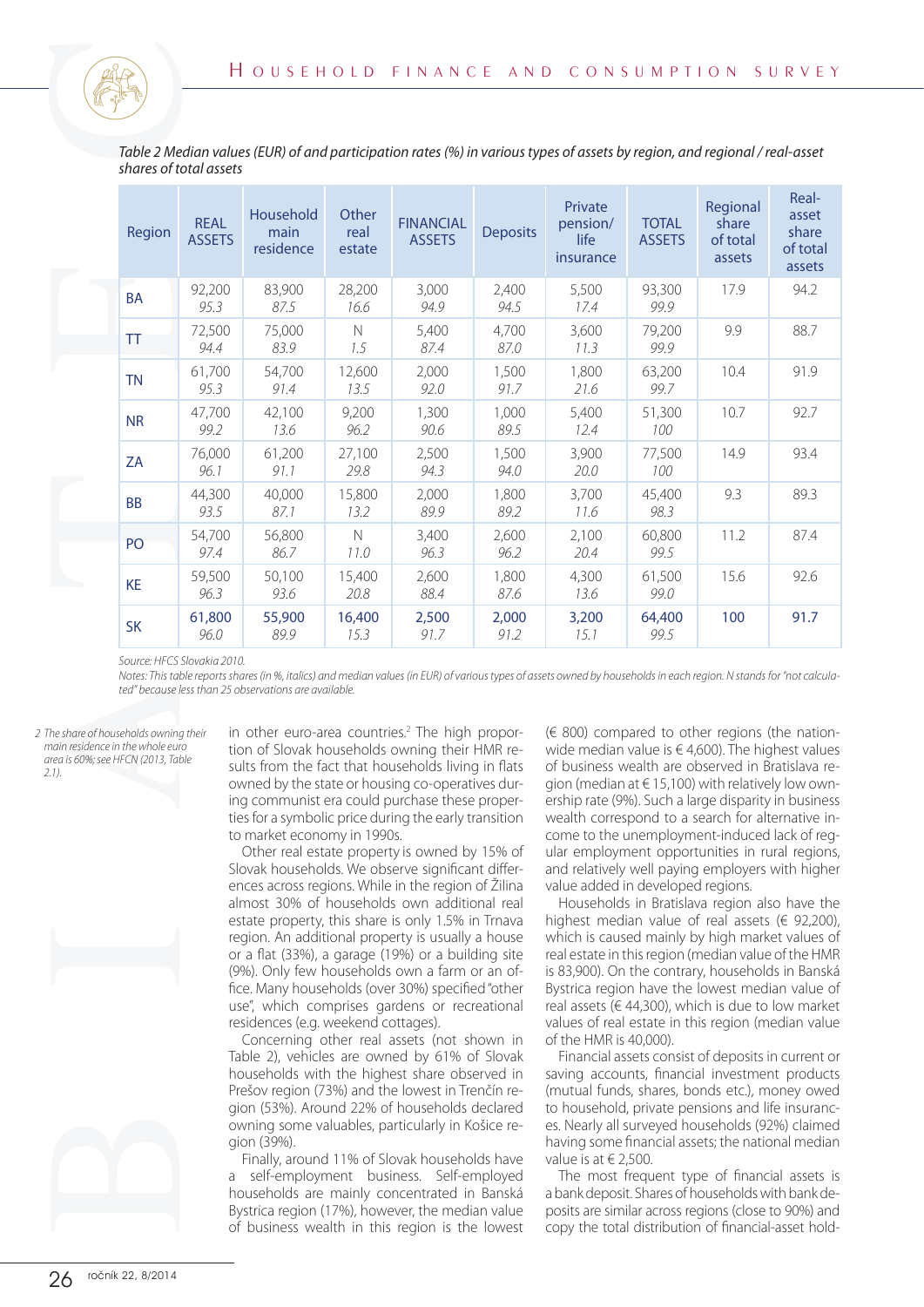#### **Liabilities**



|                                                                          |                                                                 |                                                                                                                                                                                                                                                                                                                                                                                                                                                                                                                                                                                                                                                                                                                                                                                                                                                                                                                                                                                                                                                                                                                                                                                                                                                  | HOUSEHOLD FINANCE AND CONSUMPTION SURVEY                                                                        |                                                                                                                                                                                                                                                                                                                                                                                                                                                                                                                                                                                                                                                                                                                                                                                                                                                                                                                                                                                                                                                                                |                             |                      |                      |
|--------------------------------------------------------------------------|-----------------------------------------------------------------|--------------------------------------------------------------------------------------------------------------------------------------------------------------------------------------------------------------------------------------------------------------------------------------------------------------------------------------------------------------------------------------------------------------------------------------------------------------------------------------------------------------------------------------------------------------------------------------------------------------------------------------------------------------------------------------------------------------------------------------------------------------------------------------------------------------------------------------------------------------------------------------------------------------------------------------------------------------------------------------------------------------------------------------------------------------------------------------------------------------------------------------------------------------------------------------------------------------------------------------------------|-----------------------------------------------------------------------------------------------------------------|--------------------------------------------------------------------------------------------------------------------------------------------------------------------------------------------------------------------------------------------------------------------------------------------------------------------------------------------------------------------------------------------------------------------------------------------------------------------------------------------------------------------------------------------------------------------------------------------------------------------------------------------------------------------------------------------------------------------------------------------------------------------------------------------------------------------------------------------------------------------------------------------------------------------------------------------------------------------------------------------------------------------------------------------------------------------------------|-----------------------------|----------------------|----------------------|
| (2014, Table 2.4).                                                       |                                                                 | ings across regions (see columns 5 and 6 in Table 2).<br>The second most important part of financial as-<br>sets is private pensions or life insurances, which are<br>owned by 15% of Slovak households. The median<br>value of these assets (conditional on ownership)<br>exceeds the median value of deposits in almost all<br>regions, and reaches $\in$ 3,200 in the whole country.<br>Around 10% of households claim that some-<br>one owes them money, the median value of<br>which is around $\in$ 1,000; see Messner and Zavadil<br>(2014, Table 2.3). We observe only very few Slo-<br>vak households having investments in mutual<br>funds (2.7%), bonds (1.0%) or shares (0.8%). This<br>is probably caused by conservative nature of<br>Slovak households as almost two thirds of them<br>find themselves to be risk-averse and not willing<br>to take any financial risk; see Messner and Zavadil<br>The last three columns of Table 2 summarise the<br>regional breakdown of total assets and their re-<br>spective median values. Although almost all Slovak<br>households declared to own some type of asset,<br>its median value across regions is quite dispersed.<br>The highest median value of total assets ( $\in$ 93,300) | <b>LIABILITIES</b><br>their main residence.<br>expected, the highest share of households with                   | This section deals with the composition of debt<br>among Slovak households. We distinguish mort-<br>gage debt that is collateralised by a property from<br>non-mortgage debt, which includes credit lines,<br>bank overdrafts, debt on credit cards and various<br>types of consumer loans. The reference period for<br>the reported household debt is the time of inter-<br>view (mostly October 2010).<br>We start with mortgages that are common<br>debt instruments, used by the buyers of a real<br>estate to raise money to do the purchase or to<br>raise funds for any other purpose. The mortgage<br>loan is collateralized by the borrower's property.<br>Despite the high homeownership rate in Slovakia<br>(90%; see Table 2), only 10% of Slovak households<br>have mortgage debt (see Table 3). Most of these<br>households took out a mortgage to purchase<br>A low number of indebted households does<br>not allow us to make a proper regional break-<br>down due to insufficient number of observations,<br>mainly in smaller and less developed regions. As |                             |                      |                      |
|                                                                          |                                                                 | is observed in the region of Bratislava and is more<br>than twice higher than the lowest median value<br>observed in Banská Bystrica region (€ 45,400). Fur-<br>thermore we can see that real assets form the most<br>significant part of total assets (around 90%) in all re-<br>gions. Hence, combined with the result that almost<br>90% of Slovak households own their HMR, we can<br>conclude that the HMR is the most important com-<br>ponent of total household assets in Slovakia.                                                                                                                                                                                                                                                                                                                                                                                                                                                                                                                                                                                                                                                                                                                                                      | Table 3 Median values (EUR) of and participation shares (%) in various debt components by region, and regional/ | mortgage debt (13%), as well as the highest me-<br>dian value of mortgage debt (€ 30,000), is ob-<br>served in Bratislava region, where the real estate<br>market is the most liquid in the country.<br>Non-mortgage debt is uncollateralised and usu-<br>ally involves much lower principals than mortgage<br>debt. It includes credit line / overdraft debt, credit<br>card debt and various types of consumer loans,<br>such as car loans, instalment loans, private loans                                                                                                                                                                                                                                                                                                                                                                                                                                                                                                                                                                                                  |                             |                      |                      |
| Region                                                                   | mortgage shares of total debt<br><b>MORTGAGE</b><br><b>DEBT</b> | Mortgage on<br>main residence                                                                                                                                                                                                                                                                                                                                                                                                                                                                                                                                                                                                                                                                                                                                                                                                                                                                                                                                                                                                                                                                                                                                                                                                                    | NON-MORTGAGE<br><b>DEBT</b>                                                                                     | Consumer<br>loans                                                                                                                                                                                                                                                                                                                                                                                                                                                                                                                                                                                                                                                                                                                                                                                                                                                                                                                                                                                                                                                              | <b>TOTAL</b><br><b>DEBT</b> | Regional<br>share of | Mortgage<br>share of |
|                                                                          | 30,000                                                          | 30,000                                                                                                                                                                                                                                                                                                                                                                                                                                                                                                                                                                                                                                                                                                                                                                                                                                                                                                                                                                                                                                                                                                                                                                                                                                           | 1,000                                                                                                           | 1,500                                                                                                                                                                                                                                                                                                                                                                                                                                                                                                                                                                                                                                                                                                                                                                                                                                                                                                                                                                                                                                                                          | 4,100                       | total debt<br>21.4   | total debt<br>90.4   |
|                                                                          | 13.3<br>$\mathbb N$                                             | 13,3<br>$\mathbb N$                                                                                                                                                                                                                                                                                                                                                                                                                                                                                                                                                                                                                                                                                                                                                                                                                                                                                                                                                                                                                                                                                                                                                                                                                              | 24.2<br>$\mathbb N$                                                                                             | 12.1<br>$\hbox{N}$                                                                                                                                                                                                                                                                                                                                                                                                                                                                                                                                                                                                                                                                                                                                                                                                                                                                                                                                                                                                                                                             | 32.6<br>$\mathbb N$         | 9.8                  | $\hbox{N}$           |
|                                                                          | 6.9                                                             | 6.9                                                                                                                                                                                                                                                                                                                                                                                                                                                                                                                                                                                                                                                                                                                                                                                                                                                                                                                                                                                                                                                                                                                                                                                                                                              | 1.6                                                                                                             | 1.6                                                                                                                                                                                                                                                                                                                                                                                                                                                                                                                                                                                                                                                                                                                                                                                                                                                                                                                                                                                                                                                                            | 8.5                         |                      |                      |
|                                                                          | $\mathbb N$<br>8.6                                              | $\hbox{N}$<br>8.6                                                                                                                                                                                                                                                                                                                                                                                                                                                                                                                                                                                                                                                                                                                                                                                                                                                                                                                                                                                                                                                                                                                                                                                                                                | 1,000<br>17.5                                                                                                   | 1,700<br>11.4                                                                                                                                                                                                                                                                                                                                                                                                                                                                                                                                                                                                                                                                                                                                                                                                                                                                                                                                                                                                                                                                  | 3,100<br>24.3               | 8.3                  | 79.1                 |
|                                                                          | 25,900<br>11.5                                                  | 25,900<br>0.9                                                                                                                                                                                                                                                                                                                                                                                                                                                                                                                                                                                                                                                                                                                                                                                                                                                                                                                                                                                                                                                                                                                                                                                                                                    | 1,200<br>29.0                                                                                                   | 2,000<br>15.3                                                                                                                                                                                                                                                                                                                                                                                                                                                                                                                                                                                                                                                                                                                                                                                                                                                                                                                                                                                                                                                                  | 2,600<br>36.4               | 15.6                 | 82.1                 |
|                                                                          | 26,200                                                          | 26,100                                                                                                                                                                                                                                                                                                                                                                                                                                                                                                                                                                                                                                                                                                                                                                                                                                                                                                                                                                                                                                                                                                                                                                                                                                           | 1,900                                                                                                           | 2,500                                                                                                                                                                                                                                                                                                                                                                                                                                                                                                                                                                                                                                                                                                                                                                                                                                                                                                                                                                                                                                                                          | 4,000                       | 19.2                 | 70.1                 |
|                                                                          | 12.5<br>$\mathbb N$                                             | 11.9<br>$\mathsf{N}$                                                                                                                                                                                                                                                                                                                                                                                                                                                                                                                                                                                                                                                                                                                                                                                                                                                                                                                                                                                                                                                                                                                                                                                                                             | 32.7<br>600                                                                                                     | 25.4<br>2,000                                                                                                                                                                                                                                                                                                                                                                                                                                                                                                                                                                                                                                                                                                                                                                                                                                                                                                                                                                                                                                                                  | 39.2<br>2,100               | 10.5                 | 71.8                 |
|                                                                          | 9.6<br>7,500                                                    | 8.5<br>7,500                                                                                                                                                                                                                                                                                                                                                                                                                                                                                                                                                                                                                                                                                                                                                                                                                                                                                                                                                                                                                                                                                                                                                                                                                                     | 24.5<br>900                                                                                                     | 15.2<br>2,400                                                                                                                                                                                                                                                                                                                                                                                                                                                                                                                                                                                                                                                                                                                                                                                                                                                                                                                                                                                                                                                                  | 31.8<br>2,000               | 6.8                  | 61.6                 |
|                                                                          | 6.9                                                             | 6.1                                                                                                                                                                                                                                                                                                                                                                                                                                                                                                                                                                                                                                                                                                                                                                                                                                                                                                                                                                                                                                                                                                                                                                                                                                              | 16.1                                                                                                            | 9.5                                                                                                                                                                                                                                                                                                                                                                                                                                                                                                                                                                                                                                                                                                                                                                                                                                                                                                                                                                                                                                                                            | 22.2                        |                      |                      |
| <b>BA</b><br>TT<br><b>TN</b><br><b>NR</b><br>ZA<br><b>BB</b><br>PO<br>KE | 15,600<br>7.5<br>25,000                                         | 14,600<br>6.9<br>25,000                                                                                                                                                                                                                                                                                                                                                                                                                                                                                                                                                                                                                                                                                                                                                                                                                                                                                                                                                                                                                                                                                                                                                                                                                          | 700<br>11.4<br>1,000                                                                                            | 800<br>9.3<br>2,000                                                                                                                                                                                                                                                                                                                                                                                                                                                                                                                                                                                                                                                                                                                                                                                                                                                                                                                                                                                                                                                            | 2,500<br>16.7<br>3,200      | 8.3<br>100           | 93.1<br>81.2         |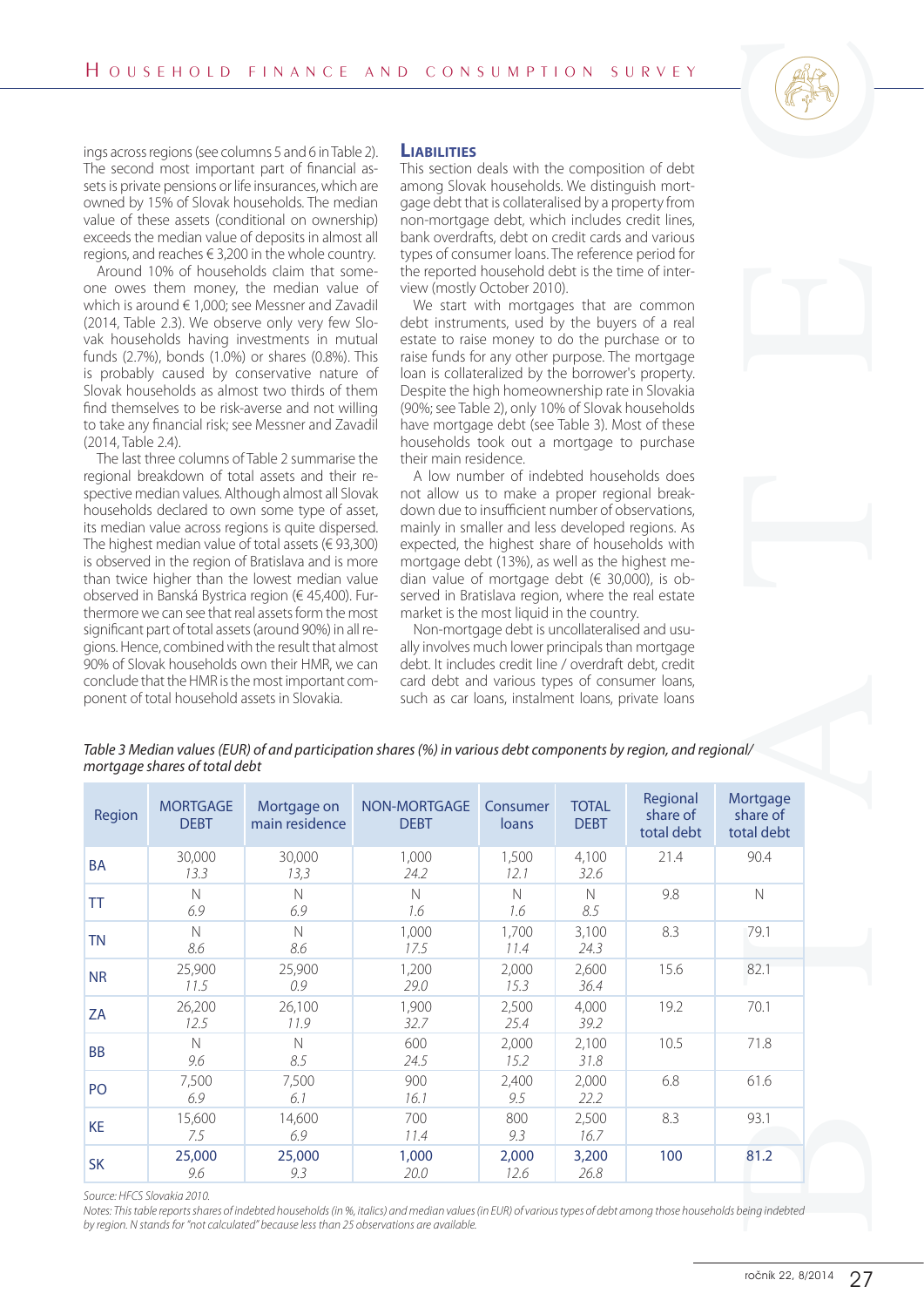

(e.g. from relatives or friends) and other loans. Here we will focus only on consumer loans that constitute the most important part of household nonmortgage debt in Slovakia. A more detailed breakdown of non-mortgage debt by region is given in Messner and Zavadil (2014, Table 3.1).

Some form of non-mortgage debt has been found among 20% of surveyed households, the median value of which is  $\epsilon$  1,000. The highest penetration of non-mortgage debt is observed among households in Žilina region (33%), where the median value of debt is also the highest (€ 1,900). Most of non-mortgage debt is due to consumer loans that are taken by nearly 13% of Slovak households and reach a median value of  $\epsilon$  2,000. The highest share of households with consumer loans (25%) as well as the highest median value of outstanding balance ( $\in$  2,500) is observed again in Žilina region.

Overall, just around one quarter of Slovak households is indebted (see column 6 in Table 3) The highest share of indebted households is observed in Žilina region (39.2%) and the lowest in Trnava region (8.5%). In line with expectations, the highest median value of debt ( $\in$  4,100) is observed in the most developed region of Bratislava. Confronting this finding with those of Table 2 we can conclude that although households in Bratislava region own the largest share of assets in Slovakia, these assets are often financed by debt. On the other hand, households in less developed regions have lower median values of total debt and also claim less assets owned (see Tables 2 and 3). Among these, Prešov region has the lowest median value of total debt ( $\in$  2,000) and also takes the lowest regional share (6.8%).

The last column of Table 3 reveals that mortgage debt is the prevailing component of total

debt, mostly due to large volumes it encounters. The nationwide median share of mortgage debt in total household debt is 81%; ranging from 62% in Prešov region to 93% in Košice region.

#### **NET WEALTH**

Net wealth is defined as the difference between total assets and total liabilities. Its median and mean values for all Slovak regions are plotted in Chart 1. The median value of net wealth (blue bars) of Slovak households is € 61,200, whereas the mean value (pink bars) is around 30% higher (€ 79,700). In general, the larger the difference between median and mean value, the more unequally is wealth distributed. In international terms, net wealth in Slovakia is the most equally distributed among all euro-area countries (see Zavadil, 2013).

The highest median and mean net wealth has been found in Bratislava region (€ 90,100 and € 115,100, respectively), which also has the highest share (red diamonds) of total household net wealth in Slovakia (18%). On the other hand, the lowest values of median and mean net wealth are observed in Banská Bystrica region (€ 43,800 and € 57,100, respectively), which has the lowest share of total household net wealth in Slovakia (9%).

Chart 2 depicts the distribution of net wealth in each Slovak region, suggesting that household net wealth is the most dispersed, and thus the most unequally distributed, in Bratislava region. On the other hand, Nitra region shows the lowest net wealth dispersion. While in Bratislava region more than a half of households live with the net wealth of above  $\in$  90,000, more than three quarters of households in Nitra, Banská Bystrica and Prešov regions have net wealth below this level. Moreover, we observe some households with negative net wealth (altogether 1.2%; the largest



#### *Chart 2 Box plot of household net wealth by region (EUR)*



# *Chart 1 Median and mean net wealth (EUR) and regional shares (%) of total net wealth by region*

*Source: HFCS Slovakia 2010.*

**Median net wealth** Mean net wealth

20,000

 $\overline{0}$ 

*Note: Net wealth is defined as the difference between household total gross assets and total liabilities.*

BA TT TN NR ZA BB PO KE SK

Share of total net wealth (right axis in %)

*Source: HFCS Slovakia 2010. Note: Outliers are not displayed in the chart.*

5

 $\mathsf{C}$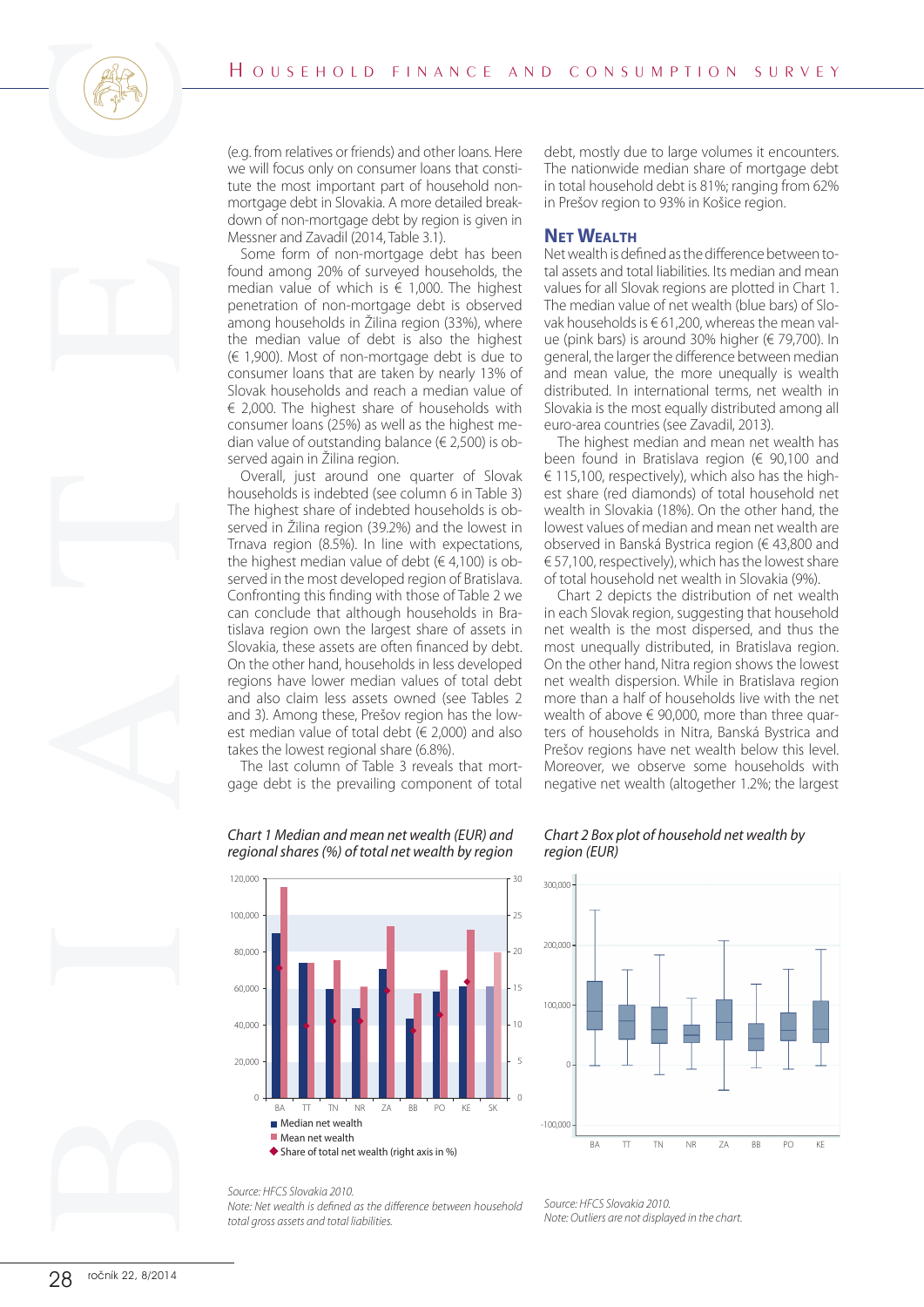

share of such households (2.5%) can be found in Žilina region), which is however relatively small (median value at  $\epsilon$  -1,000 and the average at € -3,500).

### **Income**

Household income is a crucial factor for the financial well-being of all household members and strongly influences their investment decisions. This section describes the distribution of household income across Slovak regions. The data report the *household total annual gross income* received within 12 months prior to the time of interview, which is in most cases the period between November 2009 and October 2010.

As we can see from Table 4, household income is relatively equally distributed across Slovak regions. Results, however, convey surprising message that Prešov region has the highest mean household income, while Trnava has the smallest. This is caused by an overrepresentation of small households from Trnava region and large households from Prešov region in our sample; see Messner and Zavadil (2014) for more details.

Once we adjust for the household size by calculating *equivalised household income* (see the note of Table 4 for more details), we observe a clearer picture. Prešov region has now the lowest mean value of the equivalised household gross income ( $\in$  6,000), which seems to fit better with the economic indicators given in Table 1. On the other hand, the highest mean value of the equivalised household gross income is observed in Bratislava region ( $\in$  8,000), which is economically the most developed region in Slovakia (see Table 1). We compare these results with the regional data on the mean equivalised household *disposable* income that are available from the Statistical Office and given in the last column of Table 4. We can see that these values are smaller than the mean values of the

household *gross* income (given in the last but one column) in all regions, except for Bratislava. The difference may be attributed to netting for taxes. This suggests that our results are broadly consistent with the regional data from the Statistical Office.

#### **Consumption**

Consumption completes the picture of the financial situation of households and helps to comprehend the decisions made by households. The HFCS provides information on the household consumption of food at home and outside home (e.g. in cafes or restaurants).

A standard Slovak household spends around € 300 (median) per month on food. The difference between the median value ( $\in$  3,600) and the mean value ( $\in$  3,800) of the annual expenses on food is quite low, suggesting that the food consumption is more equally distributed across households than wealth or income.<sup>3</sup>

The highest food consumption is observed in Prešov region, where a median (resp. average) household spends around  $\in$  4,200 (resp.  $\in$  4,600) per year on food. The lowest median and mean amount spend on food is observed in Trnava region ( $\in$  2,100 and  $\in$  2,500, respectively). Again, this is the effect of small households in Trnava region and large households in Prešov region (see Table 4). Applying the same procedure as in the previous section, we calculate the equivalised household food consumption and arrive to a dramatically decreased regional dispersion (see column 4 and note in Table 5).

The last column of Table 5 reports the median share of income that is spent on food in each region. This share is the lowest in Trnava region (22%) and the highest in Žilina region (33%). In total, Slovak households spend nearly 30% of their income on food, which is a relatively high share of income compared to other euro area countries.4

- *3 This is also observed in other euroarea countries; see e.g. the Lorenz curve of household net wealth, income and consumption in HFCN (2013, Chart 6.1).*
- *4 The median share of income spent on food in the whole euro area is 18.4% and ranges between 12.6% in the Netherlands and 29.8% in Portugal; see HFCN (2013, Table 6.1).*



| Region         | Mean household<br>total annual gross<br>income | Average number<br>of household<br>members | Mean equivalised<br>household gross<br>income | Mean equivalised<br>household disposable<br>income* |
|----------------|------------------------------------------------|-------------------------------------------|-----------------------------------------------|-----------------------------------------------------|
| <b>BA</b>      | 13,500                                         | 2.5                                       | 8,000                                         | 8,760                                               |
| <b>TT</b>      | 10,700                                         | 2.0                                       | 7,300                                         | 6,960                                               |
| <b>TN</b>      | 13,200                                         | 2.7                                       | 7,200                                         | 6,840                                               |
| <b>NR</b>      | 13,200                                         | 2.7                                       | 7,400                                         | 6,600                                               |
| ZA             | 13,900                                         | 3.0                                       | 7,500                                         | 6,840                                               |
| <b>BB</b>      | 13,700                                         | 2.6                                       | 7,700                                         | 6,360                                               |
| P <sub>O</sub> | 14,800                                         | 4.3                                       | 6,000                                         | 5,880                                               |
| KE             | 14,200                                         | 2.8                                       | 7,500                                         | 6,360                                               |
| <b>SK</b>      | 13,500                                         | 2.8                                       | 7,300                                         | 6,840                                               |

*Table 4 Mean household total annual gross income and equivalised household income (EUR) by region*

*Source: HFCS Slovakia 2010; \*Source: Statistical Office of the Slovak Republic.*

*Note: Equivalised household income equals the total household income divided by the equivalised number of household members,*  which is calculated in the following way: the reference person of the household is weighted with 1, every additional adult member with *0.5 and each child under the age of 16 with 0.3.*